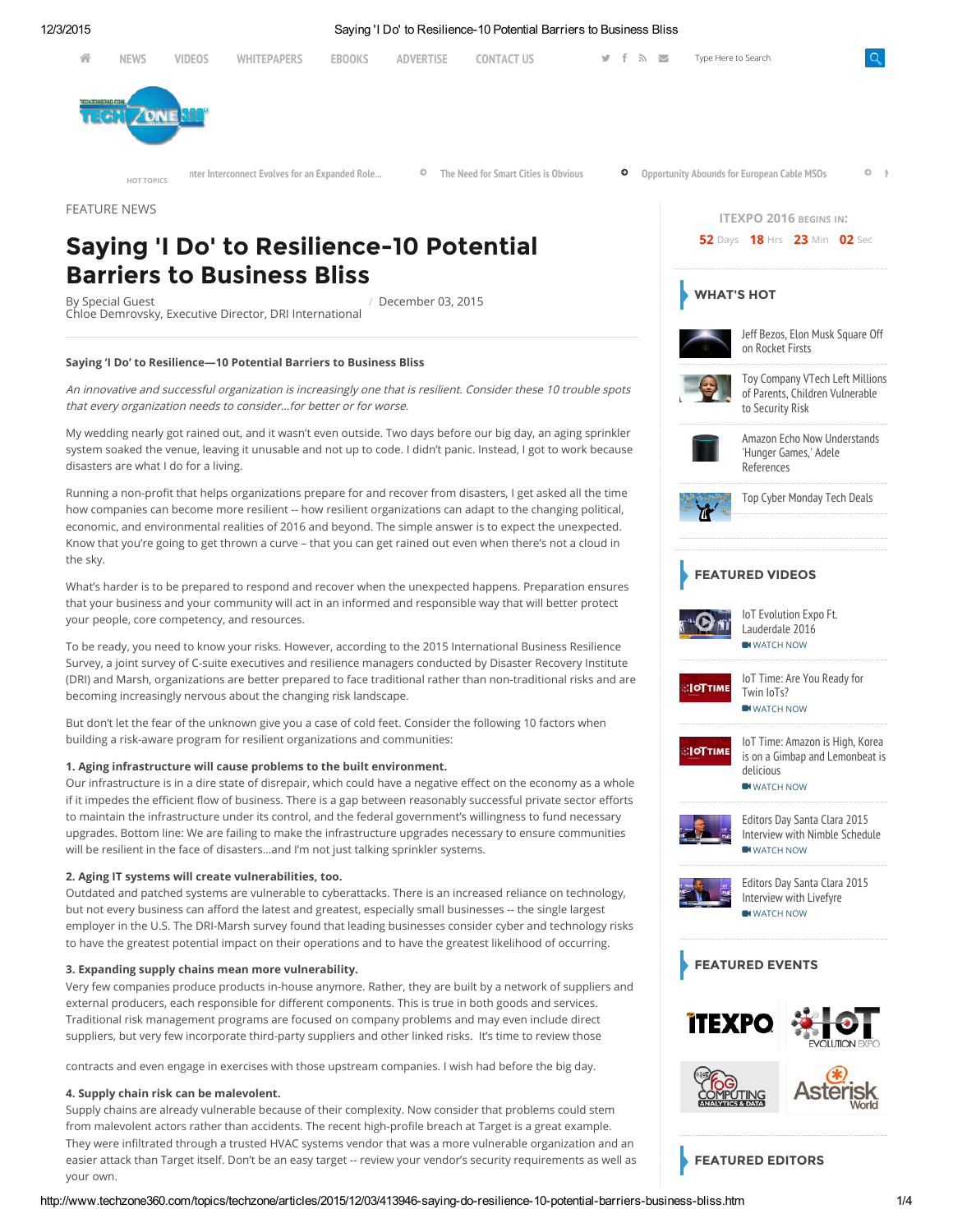### 12/3/2015 Saying 'I Do' to Resilience10 Potential Barriers to Business Bliss

### 5. Expect higher governance standards.

A dizzying number of recent scandals, notably at Volkswagen and Toshiba, is increasing the scrutiny of corporate governance and increasing the demand for ethical management practices. Companies will be expected to take into account not only the interests of their shareholders, but also the interests of other stakeholders including employees, customers, and the community at large as well as the environment. Any violations of consumer trust, whether real or perceived, could have serious consequences.

### 6. The privacy vs. security debate will rage on.

It will become increasingly difficult to strike the right balance between citizens' privacy and national security. Expect an escalating debate on the rights of companies and citizens to protect their privacy in the face of increasing demands for surveillance. New legal frameworks could be on the horizon that will affect the course of business.

### 7. Expect increased political activism and politically-motivated hacktivism.

Cybersecurity will always be a concern because the internet was designed to be open rather than secure. Our dependence on technology is attracting an onslaught of attacks not only from traditional hackers and hacktivists, but also from sophisticated state-sponsored attackers seeking competitive advantage in the global economy.

### 8. Instability will continue as a result of austerity measures.

Civil disorder will increase if economic conditions worsen. The lack of stability could result in new expectations from the business community. At the very least, it may affect whether businesses are able to access markets experiencing unrest either through customer-facing operations or back-of-house services.

### 9. Mass migration could create economic opportunities.

Mass migration will continue for the foreseeable future and there are no easy answers about how to address it. Developed nations will have to work harder to better process the thousands of individuals who are fleeing war and economic hardship. Once settled, these motivated potential workers could have a positive impact on the host economies.

### 10. Look for a more pragmatic approach to climate change.

Research shows that climate-related disasters have more than doubled since the 1980s and they now account for more than 80% of all reported natural disasters worldwide. These events are effecting entire regions and making lasting impacts. Asia is particularly prone to fierce natural disasters and is under-prepared, which will have ripple effects across the globe as the region grows in economic importance.

### About the Author



### Chloe Demrovsky:

Chloe Demrovsky (@ChloeDemrovsky), CBCV, is Executive Director at DRI [International.](https://www.drii.org/) She oversees DRI's global network conducting courses in 50 countries on 6 continents and is responsible for DRI's global education growth, which since 2009 has resulted in a certification increase of 72%. She is a Board Director for the DRI Foundation, Coordinator of DRI's International Glossary for Resiliency, and International Editor for Thrive International Magazine and Thrive Iberoamerica Magazine. She is also an Adjunct Professor at New York University. She holds a Master's in International Business from New York University and a Bachelor's from Bard College at Simon's Rock.

The Shift To Mobile Breathes New Life Into Old interactive Voice Response Systems

Author Info

Special Guest Chloe [Demrovsky](https://www.drii.org/), Executive Director, DRI International

Click here to read full bio





Doug [Mohney](http://www.techzone360.com/columnist.aspx?id=100265) **2 LATEST [ARTICLE:](http://www.techzone360.com/topics/techzone/articles/2015/11/25/413630-jeff-bezos-elon-musk-square-off-rocket-firsts.htm)** Jeff Bezos, Elon Musk [Square](http://www.techzone360.com/topics/techzone/articles/2015/11/25/413630-jeff-bezos-elon-musk-square-off-rocket-firsts.htm) Off on Rocket Firsts



Peter [Bernstein](http://www.techzone360.com/columnist.aspx?id=100446) **D** LATEST [ARTICLE:](http://www.techzone360.com/topics/techzone/articles/2015/11/04/412489-cdp-climate-action-reaches-tipping-point.htm) CDP: Climate Action [Reaches](http://www.techzone360.com/topics/techzone/articles/2015/11/04/412489-cdp-climate-action-reaches-tipping-point.htm) Tipping Point



Joe [Rizzo](http://www.techzone360.com/columnist.aspx?id=100560&nm=Joe%20Rizzo) **DELATEST [ARTICLE:](http://www.techzone360.com/topics/techzone/articles/2015/10/12/411232-wheelings-dealings-dell-makes-ambitious-bid-acquire-emc.htm)** [Wheelings](http://www.techzone360.com/topics/techzone/articles/2015/10/12/411232-wheelings-dealings-dell-makes-ambitious-bid-acquire-emc.htm) & Dealings: Dell Makes Ambitious Bid to Acquire EMC

# SUBSCRIBE NEWSLETTER

Sing up to receive our updates and other Techzone360 news!

| E-mail address   |  |
|------------------|--|
| <b>SUBSCRIBE</b> |  |

### FEATURED WHITEPAPERS



# **ATEST COMMENTS**



This is probably a fair analysis. I'm really interested in investing in Sonos for my home audio but it certainly would be beneficial if there was a more direct interface to Echo. There are several...

 $\frac{1}{2}$  and Promise of Amazon Echo  $\cdot$  22 [hours](http://www.techzone360.com/topics/techzone/articles/2015/10/14/411352-problems-promise-amazon-echo.htm#comment-2389188095) ago

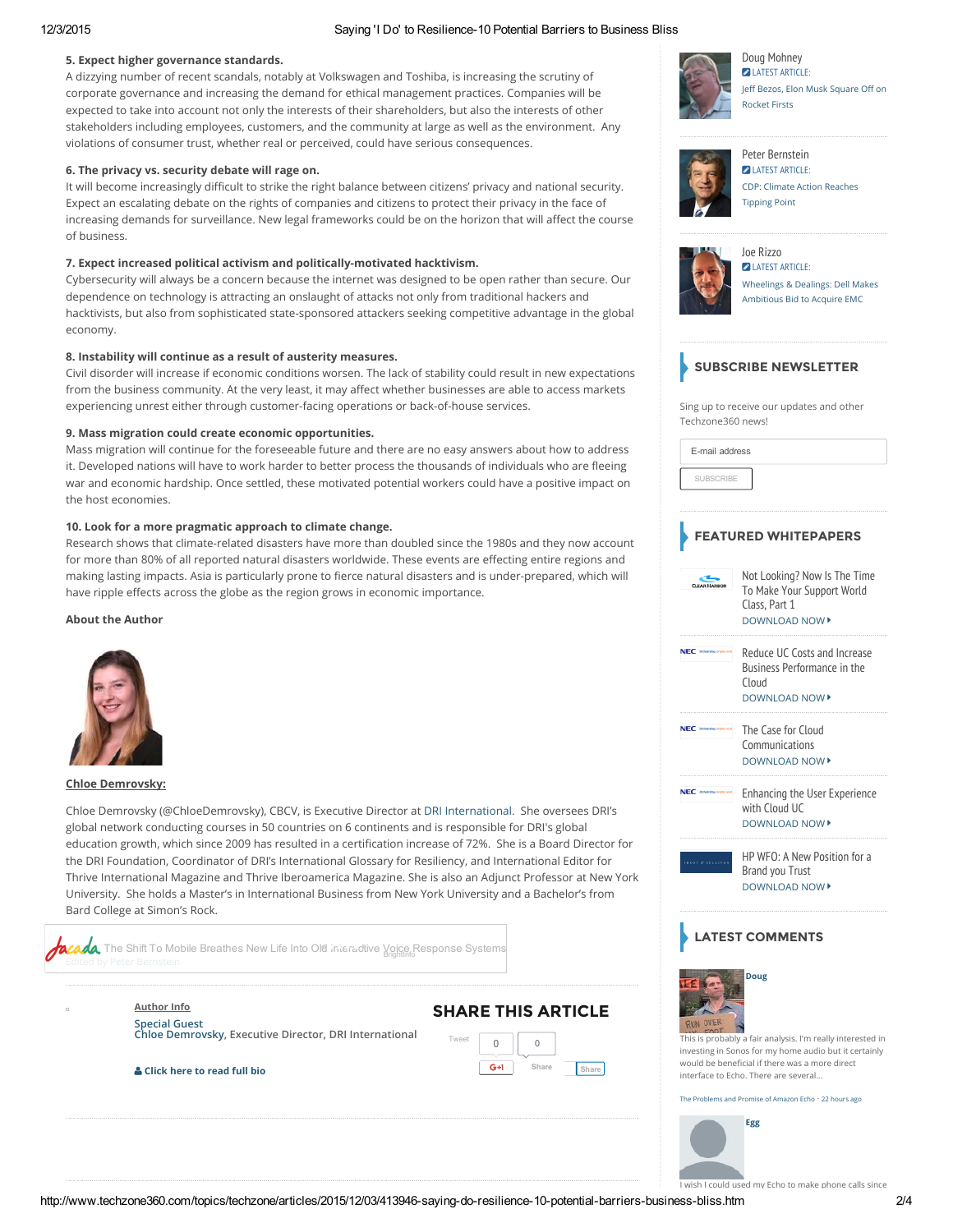### 12/3/2015 Saying 'I Do' to Resilience10 Potential Barriers to Business Bliss

I wish I could used my Echo to make phone calls since is already connected through bluetooth. Also it would

| $\bigcirc$ Login -<br>Techzone 360<br>0 Comments                               |  | be great for texts en emails (read and write) while<br>you are busy with other things like |                    |                  |              |
|--------------------------------------------------------------------------------|--|--------------------------------------------------------------------------------------------|--------------------|------------------|--------------|
| <b>2</b> Share<br>Sort by Best ~<br>Recommend                                  |  | The Amazon Echo is a Bigger Initial Success than the iPod · 23<br>hours ago                |                    |                  |              |
| Start the discussion                                                           |  | <b>UPDATES YOUR WAY</b>                                                                    |                    |                  |              |
| Be the first to comment.                                                       |  | ÷.<br>LIKES                                                                                | V<br><b>TWEETS</b> | <b>ENEWS</b>     | Z)<br>SHARES |
| $\bigcirc$ Add Disqus to your site $\bigcirc$ Privacy<br>$\boxtimes$ Subscribe |  | <b>FACEBOOK</b>                                                                            | <b>TWITTER</b>     | <b>SUBSCRIBE</b> | <b>RSS</b>   |
|                                                                                |  |                                                                                            |                    |                  |              |

### **RELATED ARTICLES**

### Saying 'I Do' to [Resilience-10](http://www.techzone360.com/topics/techzone/articles/2015/12/03/413946-saying-do-resilience-10-potential-barriers-business-bliss.htm) Potential Barriers to Business Bliss

By: Special Guest ■ 12/3/2015

10 factors to consider when building a risk-aware program for resilient organizations and communities.

#### Read More



# Zuckerberg Pledges to Donate 99 Percent of Stock in Generous, Shrewd [Philanthropy](http://www.techzone360.com/topics/techzone/articles/2015/12/03/413913-zuckerberg-pledges-donate-99-percent-stock-generous-shrewd.htm)

### By: Kyle Piscioniere ■ 12/3/2015

Facebook founder Mark Zuckerberg has pledged to donate 99 percent of his Facebook shares - currently worth \$45 billion - before his death. The generou…

Read More



### The [Amazon](http://www.techzone360.com/topics/techzone/articles/2015/12/02/413852-amazon-echo-a-bigger-initial-success-than-ipod.htm) Echo is a Bigger Initial Success than the iPod

### By: Rob Enderle 曲 12/2/2015

Every year we look for what will be the true breakout product for the holiday season. With the latest reported numbers from Amazon, it looks like the …

Read More



### Amazon Echo Now [Understands](http://www.techzone360.com/topics/techzone/articles/2015/12/01/413799-amazon-echo-now-understands-hunger-games-adele-references.htm) 'Hunger Games,' Adele References

## By: Rory Lidstone ■ 12/1/2015

Tech gadget junkies probably already know everything there is to know about the Amazon Echo. Much like Google's short-lived Nexus Q, the device is mor…

Read More



### Toy Company VTech Left Millions of Parents, Children [Vulnerable](http://www.techzone360.com/topics/techzone/articles/2015/12/01/413793-toy-company-vtech-left-millions-parents-children-vulnerable.htm) to Security Risk

### By: Kyle Piscioniere 曲 12/1/2015

A Chinese toy manufacturer's loose security has led to a massive breach of user data for both children and parents. VTech's lax security measures not …

Read More